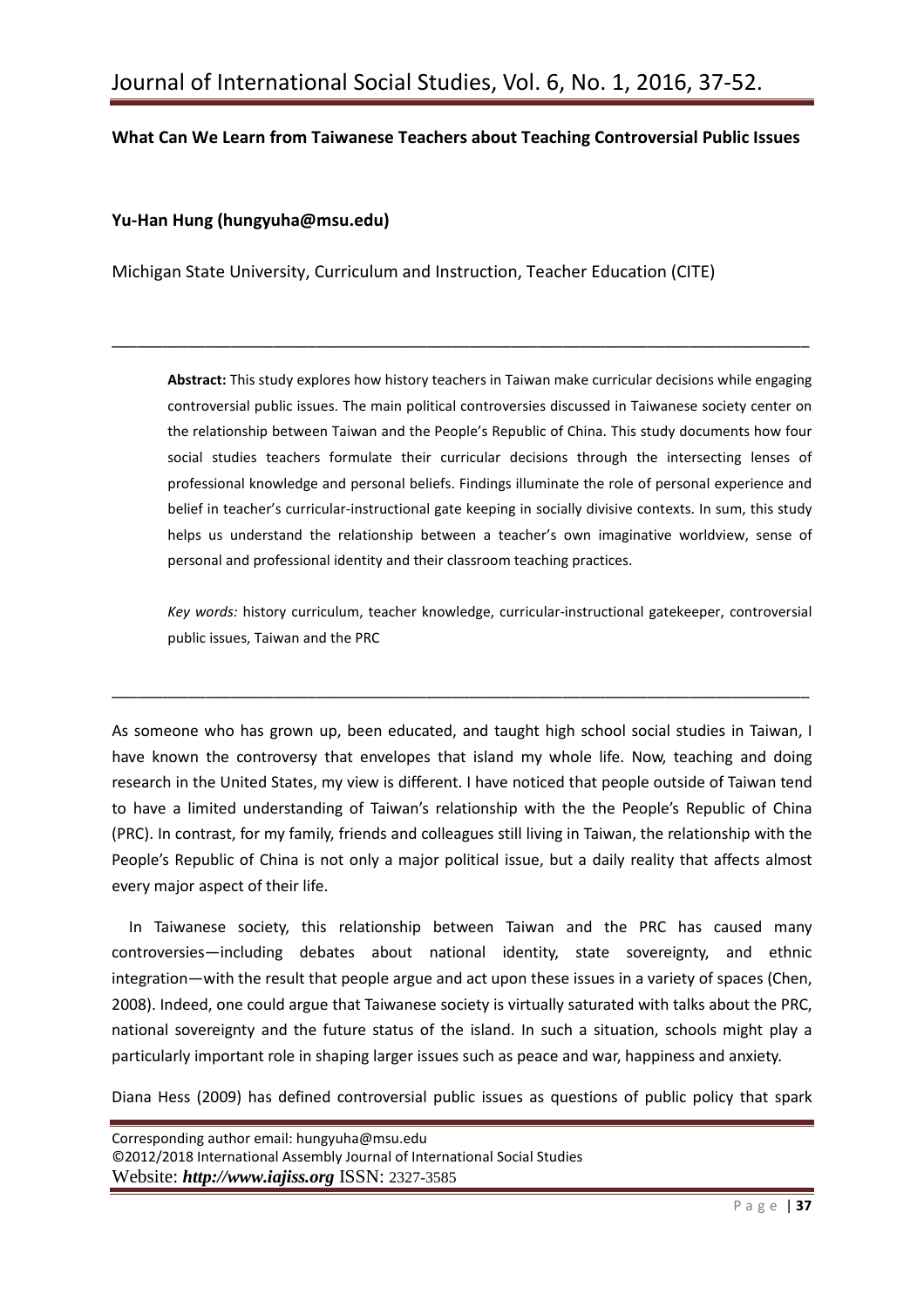significant public disagreement and, in this way, constitute public problems. The relationship between Taiwan and the PRC, when viewed from this perspective, is therefore a controversial issue par excellence. Therefore, this paper uses the relationship between Taiwan and the PRC as a case example for the way in which social studies teachers can respond to the pressures societies all over the world face as they attempt to prepare their students for life in a fractured and conflict-ridden public sphere.

Given the intertwining nature of the historical relationship between the PRC-Taiwan, designing a history curriculum in Taiwan has inevitably been a contentious task. In this way, the challenges faced by Taiwanese history educators—to construct a history curriculum with a pluralistic and broad view of the past, present and future of the PRC and Taiwan, as well as to make educational substance outweigh the ideological and political dimensions of school history (Chen, 2008)—can provide an important case example for history educators around the globe. As Nel Noddings (1992) has noted, educational decisions need educational rationales—not only political ones.

Teachers are obviously important actors in school contexts; equally as obvious, teachers have their own reactions and responses to controversial issues in their classrooms (and this is particularly the case when they have lived through the difficult events they are trying to teach about, as is the case in this paper). Teachers are not merely deliverers of the curriculum; instead, they bring their own ideas and interpretations to their teaching (Thornton, 1991). As Hess mentioned (2009), teachers play a particularly pivotal role in the teaching of controversial issues, since they interact with students in ways that can never be fully scripted. This means that their own fears, hopes and desires are particularly on display in such forms of ambitious teaching.

Therefore, this paper focuses on how teachers in Taiwan use both their professional knowledge and their personal beliefs as they come to teaching about the controversial issue of the relationship between Taiwan and the PRC.

This paper explores the role of the teacher as "curricular-instructional gatekeeper" (Thornton, 1991, p. 237) a figure who must make important decisions about the implementation of the national history curriculum within a context dominated by public controversy. Last, this paper reflects on the pedagogical and social significance of the challenges faced by teachers in Taiwan and across the globe, as they carry out their work within the context of such social controversy.

# **A Conflicted Social Landscape**

The relationship between the People's Republic of China and Taiwan has been characterized as an intensive conflict, based on limited contacts and unstable interactions since 1949 (Grossman & Lo, 2008). Questions about the legal and political status of the island of Taiwan have focused on the prospects of formal reunification with the mainland, or on full Taiwanese independence. As negotiations began to restore "the three links" (Kuo, 1999, p. 66) (transportation, commerce and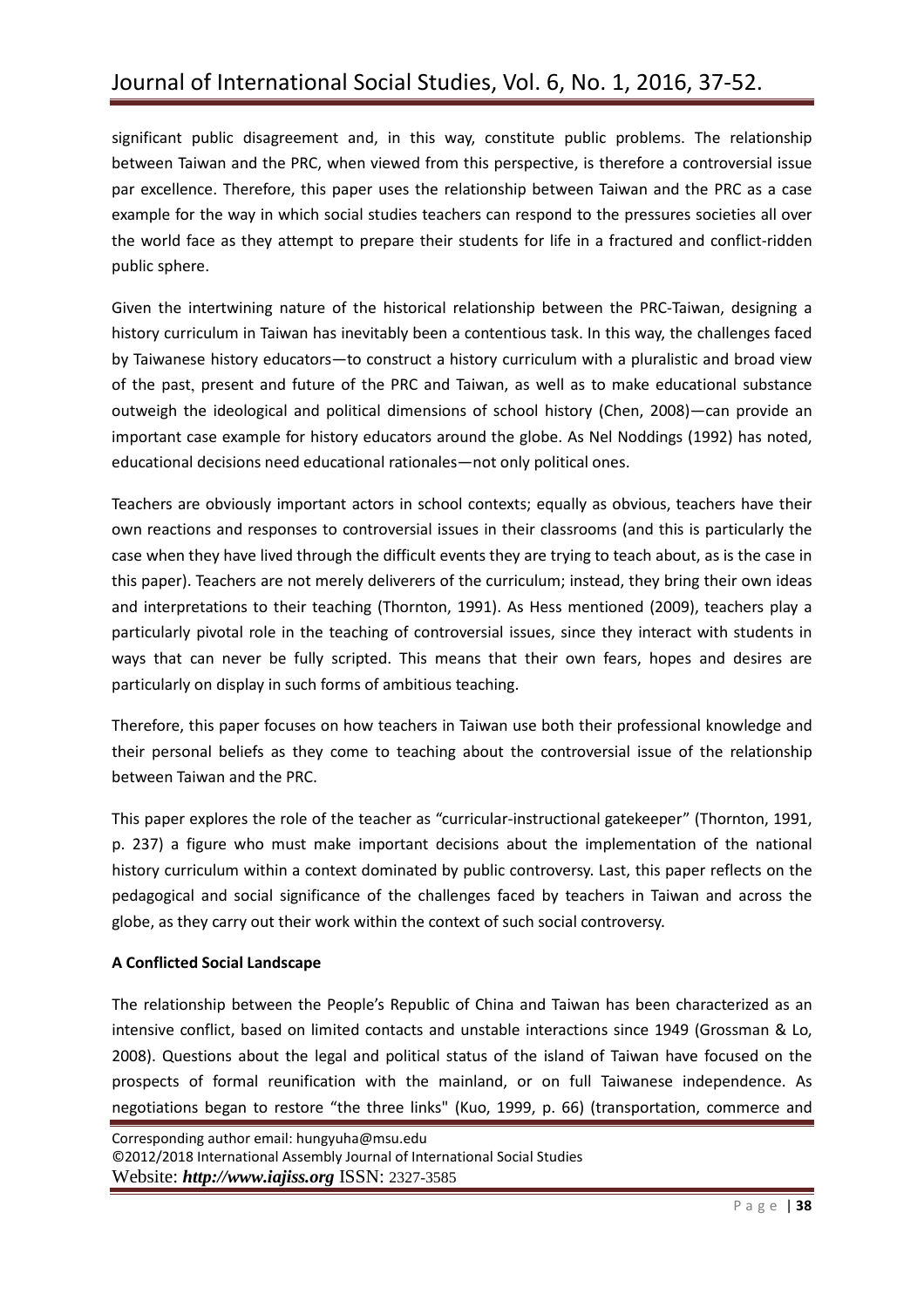communications) between the two sides, Taiwan and the PRC launched semi-official negotiations through organizations representing the interests of their respective governments.

At the conclusion of the Chinese Civil War in 1949, the People's Republic of China asserted itself as the sole legal representation of China, and it has threatened the use of military force as a response to any formal declaration of Taiwanese independence. In fact, the relationship between the PRC and Taiwan, as well as issues of Taiwanese national identity, continue to haunt Taiwanese society and politics, and they are a cause of political divisions among all of the major political parties in Taiwan.

Since 1949, state sovereignty, Chinese inheritance and territorial disputation have been the main topics which have caused public debates, both in the national government and among the general public (Chen, 2008; Grossman & Lo, 2008). While these are primarily legal issues being worked in governmental circles, the questions surrounding such debates have led to a form of identity politics that has led to a larger polarization across Taiwanese society.

In terms of ethnic issues, there are no perceived racial differences among the people of Taiwan; instead, people are divided by perceived differences among their ancestry: ancestors who were from different provinces of China and who came to Taiwan at different time periods. For example, people from the south eastern part of China who came to Taiwan before 1949 are seen as Taiwanese ("people native to the island"), compared to people from other parts of China who came to Taiwan after 1949, and who are seen as Chinese ("people not native to the island") (Hsu & Chen, 2004). These are the two main ethnic groups in Taiwan. These two different ethnic groups continue to represent two different political choices, languages, speaking tones, living districts and food. They both have their own distinctive characteristics and practices in everyday life.

As should be clear, then, in terms of national identity, there is no agreement about who or what is Taiwanese. Therefore, national identity has long been seen as a controversial issue in Taiwan. Several factors have supported this sense of confusion or ambivalence. First, Taiwan's own sovereignty has not been recognized by the global community (Wu, 2010); people outside of Taiwan do not think of Taiwan as an independent country. This includes all global and international associations. Second, in Taiwan itself, the Taiwanese government has avoided clear statements about the definition of the nation. For example, starting in 1996, the Taiwanese government specifically rejected the development of a Chinese national identity as an educational aim. Instead, the government chose developing individual self-identity as an emphasis and gradually introduced a greater focus on Taiwanese geography, culture and society (Ministry of Education, 1996, 2006, 2009, 2013). Despite this conflicted state of affairs, legally speaking, Taiwan is nothing more than the geographic name of an island which is governed by an entity that calls itself the Republic of China—a name which is not recognized anywhere in the world.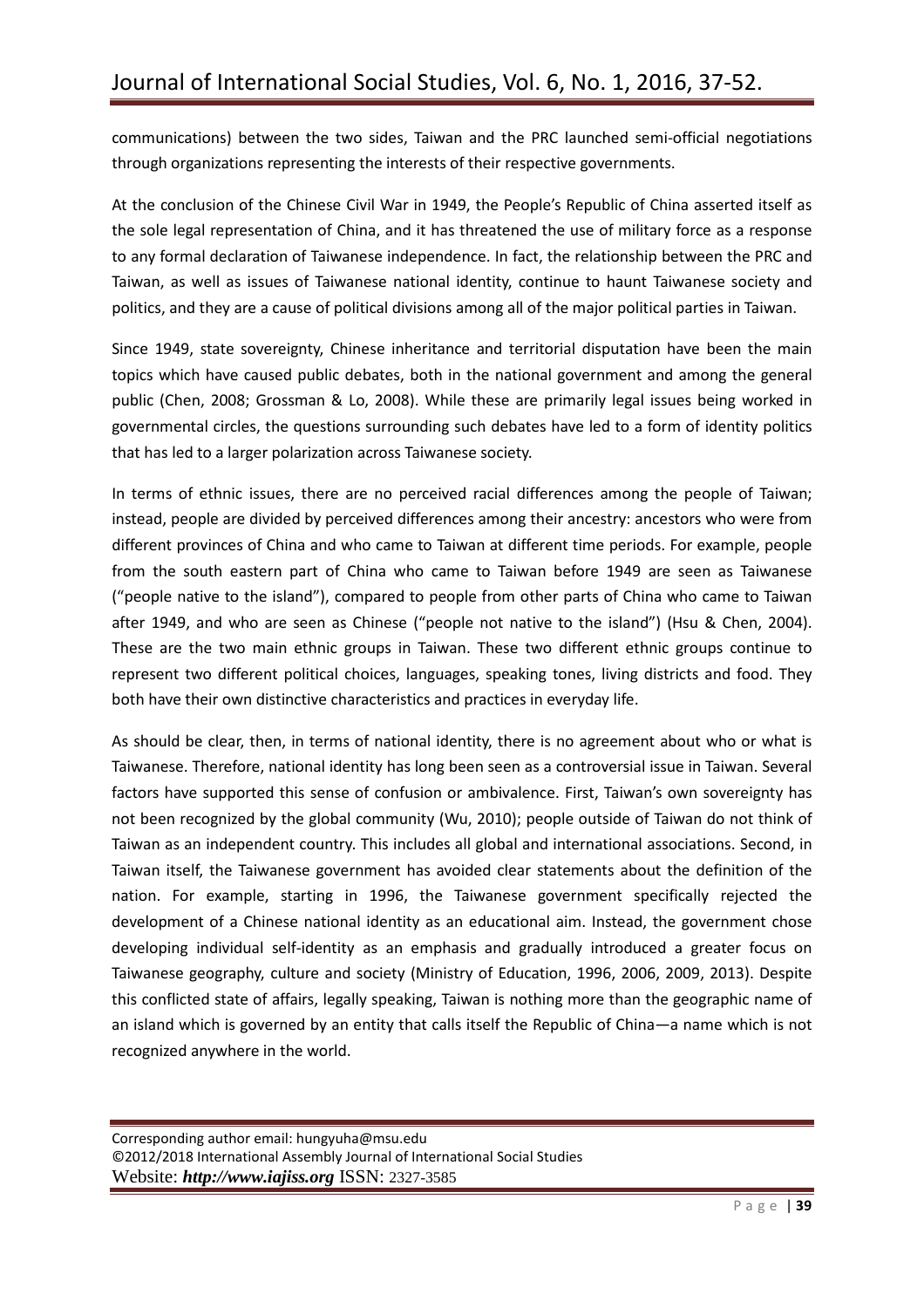## **The Role of the Person in Teaching**

Given this social context, and given that the events which have shaped this context are in the not-very-distant past, it is not surprising that social studies teachers in Taiwan face not only professional challenges in their work, but personal ones as well.

Indeed, much research has sought to understand teaching through the lens of a teacher's own biography—teaching as a form of personal knowledge (Brookfield, 1995; Clandinin & Connelly, 1987, 1996; Cochran-Smith & Lytle, 1990). This research demonstrates the personal way in which professional knowledge is constructed across a variety of situations. However, I would argue that the role of the *person* is particularly clear when we examine a case like the teaching of controversial public issues within the Taiwanese context.

In the literature on the personal foundations for teacher's public decision making, 95teachers' decision making emerges out of the relationship among people, places and objects in their temporal dimensions of past, present and future. Different relationships among people, places and objects—in terms of their pasts, presents and futures—make for different decisions among teachers. Indeed, Clandinin and Connelly (1987) attempted to clarify this when they examined the origins, uses and meanings of personal knowledge in their studies of teacher's beliefs.

In particular, teachers' personal knowledge is a factor that influences their decision making on controversial public issues. Past research shows most teachers agree about the importance of teaching controversial pubic issues—however, the perceived consequences may limit teachers. In particular, they fear student-related disruptions, conflict, as well as the implication for their careers (Byford, Lennon, & Russell, 2009). In addition, other research indicated that many teachers are under-prepared and feel constrained in their ability to handle controversial issues. Teachers, in general, demonstrate concern relating to "procedural neutrality," the balance between teaching and learning, and a lack of readiness (Oulton, Day, Dillon, & Grace, 2004, p. 492).

Clearly, recent changes over the past decades I the Taiwanese public history curriculum were not just due to historiographical changes—they were motivated by larger societal concerns and debates. In these public debates, historians and educational policy makers have shown relatively little interest in pedagogical concerns; for the most part, only classroom teachers have cared about pedagogical issues, instructional goals, strategies, sequences, and the assignment of learning outcomes (Chen, 2008). Teachers have been left to sort these things out for themselves.

Many classroom teachers around the globe, including teachers in Taiwan, believe that curriculum decisions are made by outside authorities (Chen, 2004). That is, they believe that curriculum development is a formal task imposed from the outside (Cornett, 1987). However, on the other hand, Stephen Thornton (1991) has theorized that despite the many external limits on teachers, the teacher is still an agent, one who makes decisions about the curriculum. That is, no two teachers can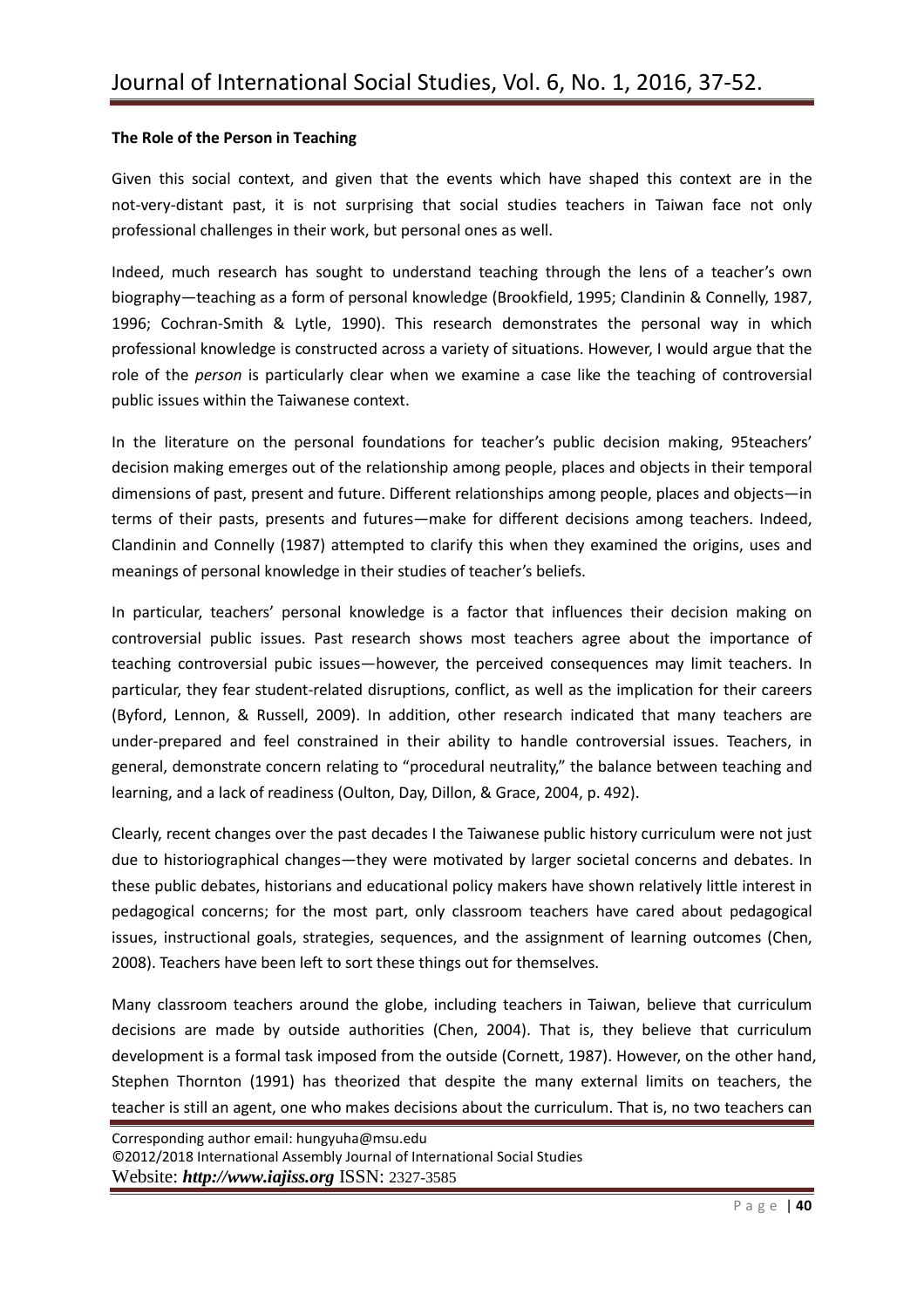or will ever teach the same curriculum in the same manner. Similarly, Walter Parker (1987) has contended that the idea of "teachers making a difference" is situated in teachers as curriculum agents. According to these scholars, teachers can do more with curriculum than they thought.

Thornton first presented this work in 1988 at an American Educational Research Association conference, and started to advocate the importance of teachers as curricular-instructional gatekeepers in the social studies. The components of gate keeping are considered to be 1) beliefs concerning the meaning of social studies, 2) decisions concerning planning, and 3) decisions concerning instructional strategies (Thornton, 1991, p. 237). A curricular-instructional gatekeeper has to make considerations of purposes—how teachers think about the social studies curriculum heavily influences teachers' teaching and curriculum. As Thornton (2005) asserted, teachers, when viewed as curricular-instructional gatekeepers, have significant effects on the curriculum that is enacted in the classroom. Teachers' beliefs concerning social studies do influence what they teach. In a sense, teachers are guided by their personal beliefs and theories that structure their teaching and guide them in their decision making.

Both curriculum and instruction can be strengthened by teachers having a significant stake in either creating or modifying a curriculum (Walker, 2003, pp. 294–295). However, in Taiwan and in other East Asian context, teachers have long been viewed in the research as "content deliverers," delivering the official knowledge of the national curriculum standards and textbooks (Chou, 2001, p.95). An important goal of this paper is to challenge such a limited (and limiting) view of classroom teachers in both East Asian contexts (specifically) and globally (more generally).

Having indicated the role that teacher personal beliefs might play in the enactment of the classroom curriculum, I will now turn to the research itself.

# **Research Questions**

This study seeks to produce results that will be globally relevant for curriculum reformers and for teacher education programs that seek to promote the value of the teacher as a curricular-instructional gatekeeper in contexts where teacher agency and autonomy have increasingly been reduced. In addition, this study aims to illuminate the challenges and strategies of social studies teachers as they attempt to teach controversial issues within a fractured and divided social context.

The following research questions therefore drive this study:

- 1. How do the beliefs and knowledge of high school history teachers in Taiwan about the Taiwan-PRC relationship influence their curricular decisions?
- 2. In what ways, if any, are high school history teachers in Taiwan curricular-instructional gatekeepers, particularly in their instruction about the Taiwan-PRC relationship?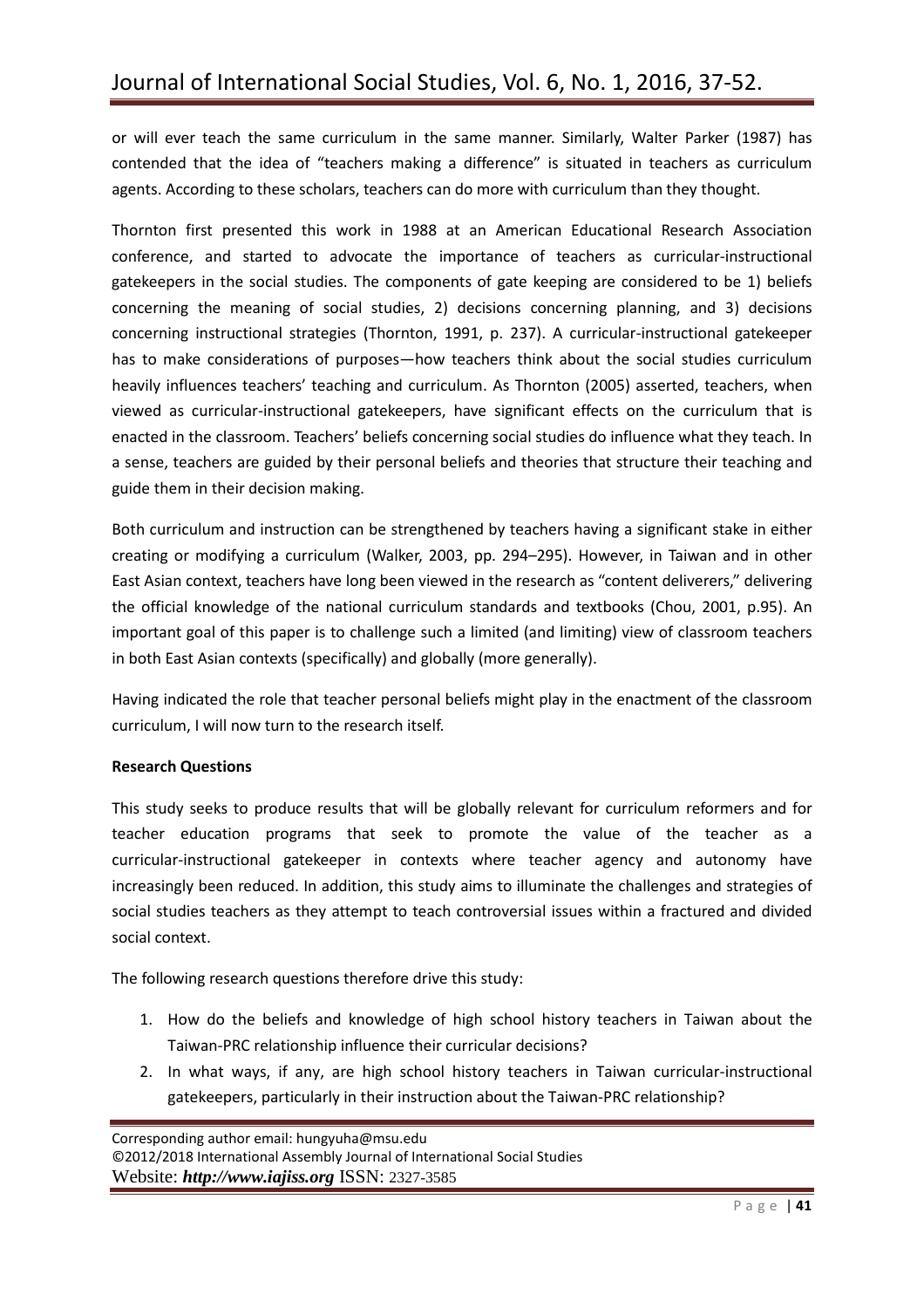## **Case Study Methods**

This study is about teachers and their working contexts: that is, history teachers in the social, cultural and political contexts of a globally interconnected world. My research seeks to understand the personal foundations of social studies teachers' professional decision making. The data from this paper comes from a larger case study (Yin, 2009) on controversial public issues pedagogy in Taiwan—an island. As I attempted to demonstrate above, that is a particularly rich example when it comes to thinking about issues of global connections, international conflict and social divisions.

There were four participants in the larger study and they were all Taiwanese teachers living and working in an urban context (see Table 1). These are all teachers at the top of their craft: they all have a master's degree in History. They have taught from 6 to 23 years. Two undertook their teacher preparation from Taiwan Normal University and the other two were prepared at alternative teacher education programs.

|                        | Mr. Wu                                                                            | Mr. Chen                                                | Mrs. Chang                                                                                                     | Mrs. Fan                                                                                      |
|------------------------|-----------------------------------------------------------------------------------|---------------------------------------------------------|----------------------------------------------------------------------------------------------------------------|-----------------------------------------------------------------------------------------------|
| Teaching<br>experience | 20 years. First 2<br>years in a middle<br>school, and 18 years<br>in high school. | 23 years, in a<br>public high school.                   | 6 years. 3 years in<br>Taipei, and 3 years<br>in Taichung.                                                     | 17 years. 6 years in<br>a middle school,<br>and 11 years in a<br>high school.                 |
| Education              | Masters/ normal<br>university.                                                    | Masters/ normal<br>university.                          | Studying PhD in<br>Taipei, having a<br>master's degree<br>from the U.S. and<br>from an alternative<br>program. | Master's degree/<br>Graduated from a<br>private university.<br>Majored in Western<br>history. |
| Other<br>experiences   | Working for history<br>subject summer<br>camps in Taichung.                       | Worked for<br>national<br>curriculum design<br>project. | Working for<br>national history<br>subject PD Team<br>leader in Taichung.                                      | Worked for a<br>national university<br>entry exam<br>committee.                               |

|  |  | Table 1. Summary of the Participants and Their Backgrounds |
|--|--|------------------------------------------------------------|
|--|--|------------------------------------------------------------|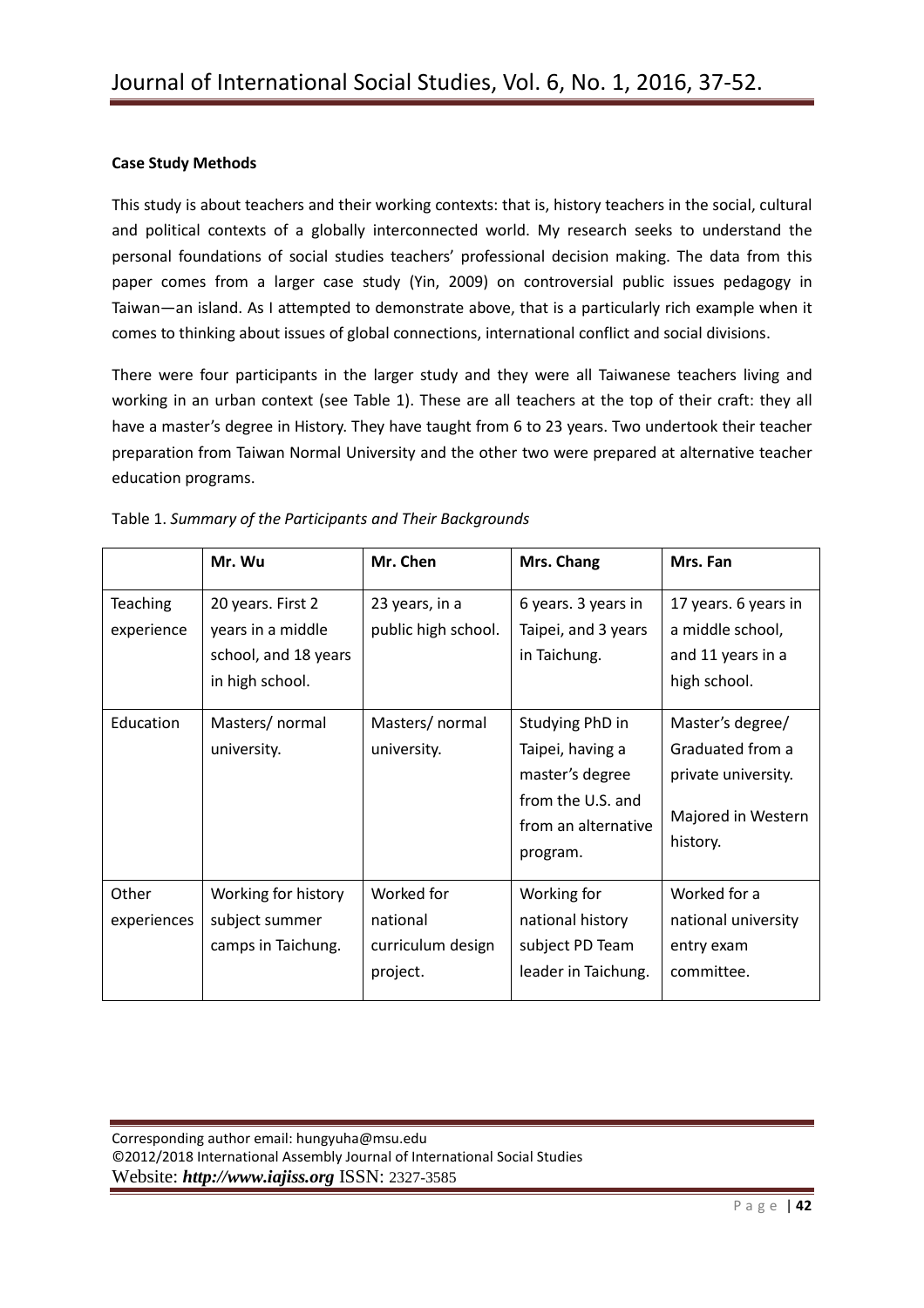# Journal of International Social Studies, Vol. 6, No. 1, 2016, 37-52.

| Family     | From a                | From a             | From a             | From a             |
|------------|-----------------------|--------------------|--------------------|--------------------|
| background | Chinese-not native    | Chinese-not        | Taiwanese - native | Chinese-not native |
|            | to the island family, | native to the      | to the             | to the             |
|            | and married           | island-family.     | island-family.     | island-family. She |
|            | Taiwanese.            | Single. He grew up | plans to move to   |                    |
|            |                       | All family         | in Taichung.       | Taipei in 2 years. |
|            | members are           |                    |                    |                    |
|            |                       | teachers.          |                    |                    |
|            |                       |                    |                    |                    |

Conducting a case study with multiple resources created a broad base and maintained a strong chain of evidence (Yin, 2009). This study utilized two different strategies of data collection: non-participant observation and interviews. The data collection was conducted over the summer of 2013.

For the larger study, interviews and observations were my primary research methods. The most important data collection method used in this study was interviews. As Yin (2009) mentioned, case study interviews are often of an open-ended nature, in which an investigator can ask key respondents for the facts of a matter as well as for the respondents' opinions about events. This study seeks to not only understand specific answers from teachers, but also to explore their personal practical knowledge and to try to understand how their personal practical knowledge influences their curricular gate keeping around the teaching of controversial public issues in the classroom. The use of interviews allowed me to obtain critical in-depth descriptions and interpretations from the participants in this case study (Stake, 1995). This method provided an in-depth analysis of participants' perspectives, their personal practical knowledge, their gate keeping, and their conception of controversial public issues' teaching.

Besides the interviews, I observed the four participants' classes over a period of 6 weeks; each participant was observed at least twice, each for 50 minutes. I observed Mr. Wu four times; Mr. Chen, four times; Mrs. Chang, three times; and Mrs. Fan two times. The observations in this study helped me build my relationship with the teachers. The time spent in their classrooms debriefing after each observation also helped me have a better understanding about their teaching practice and their social and cultural contexts.

I analyzed the interview and observational data in several ways. First, I began by organizing the data from interviews into two broad categories that I borrowed from the research: teacher knowledge and teacher belief. Within the teacher knowledge and teacher belief categories, I further divided the interview data into teacher professional knowledge, including content knowledge and pedagogy knowledge, and teacher personal knowledge, consisting of teacher backgrounds, teacher life experiences, and their political beliefs. This way of organizing the data highlighted teachers' gate keeping roles and the various factors that influenced how they viewed that role.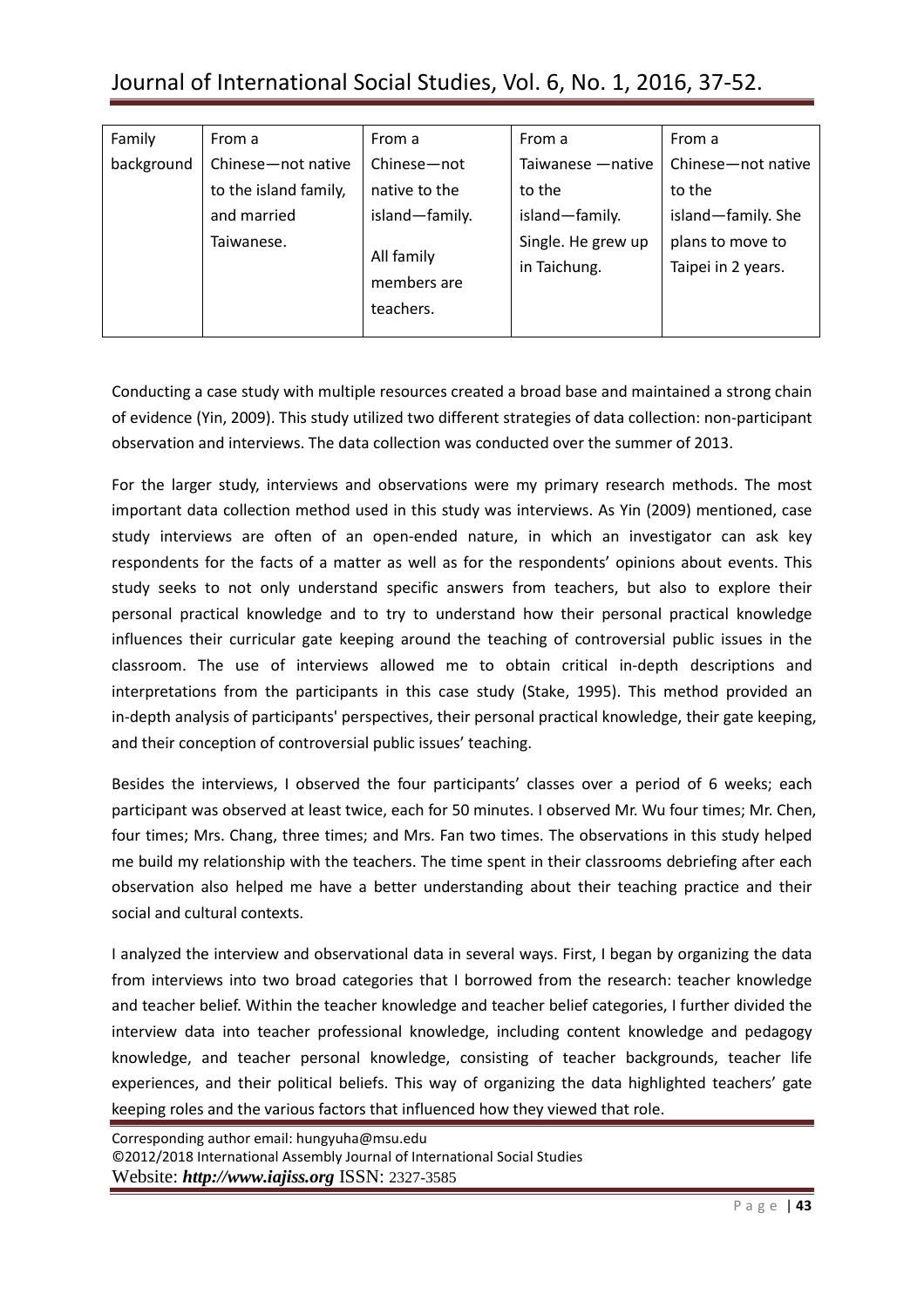I also collected observation data on the teacher as curricular-instructional gatekeepers. I connected their decisions to their professional knowledge and personal beliefs. I explored their decision making processes regarding the curriculum, for example, their ways of representing controversial historical events or their rationales for teaching or not teaching some specific issues.

Overall, as I reviewed categories and data, I made short conclusions for each category. After the process of reading the data, and organizing it into different themes and categories, I asked myself to rethink my own background and teaching experiences in Taiwan, and I went through the process again, as a Taiwanese history teacher, not as a researcher. Going through the process one more time, I got closer to the data, examining the structural issues and the cultural context carefully, and I made myself rethink the data, which is constructed in the specific context of Taiwan.

As should be clear from the dual way in which I attempted to analyze my data, my roles as both an insider and an outsider to the research context placed me in a unique position. On the one hand, I was perceived as an outsider because of my current status as a researcher and a doctoral student from the United States. Participants treated me as an outsider, not as a peer or colleague, and regarded me as a researcher, not as a fellow history teacher. But, the experiences have allowed me to distance myself from the immediacy of the demands of classroom teaching.

On the other hand, I was perceived as an insider because of my background. Before studying in the United States, as noted above, I was a Taiwanese public school history teacher for many years and I had heavily engaged in history curriculum reforms and several research projects, for example, the Social Studies in Asia research project.

In addition, growing up and attending public schools in Taipei, Taiwan, also positions me as an insider. My entire life experience and education in Taiwan has given me an embodied knowledge of the social and historical contexts of Taiwanese society. Such embodied knowledge was made critical though distance—giving me the knowledge necessary to understand the school and teacher culture found in the Taiwanese public school.

# **Teacher Narratives on the Personal Foundations of Their Professional Work**

Teacher knowledge and teacher beliefs have largely been ignored by the Taiwanese research and educational community (Chou, 2001). However, for the teachers I interviewed, it is clear that teacher knowledge, teacher beliefs, teacher biography and curricular-instructional gate keeping are interrelated, especially with regards to the decision to teach the relationship between Taiwan and the PRC.

As noted above, in recent research in Taiwan, there has been little discussion of teacher knowledge, especially about its personal foundations. Instead, educational research and teacher preparation have invested more time and energy into equipping social studies teachers with the subject matter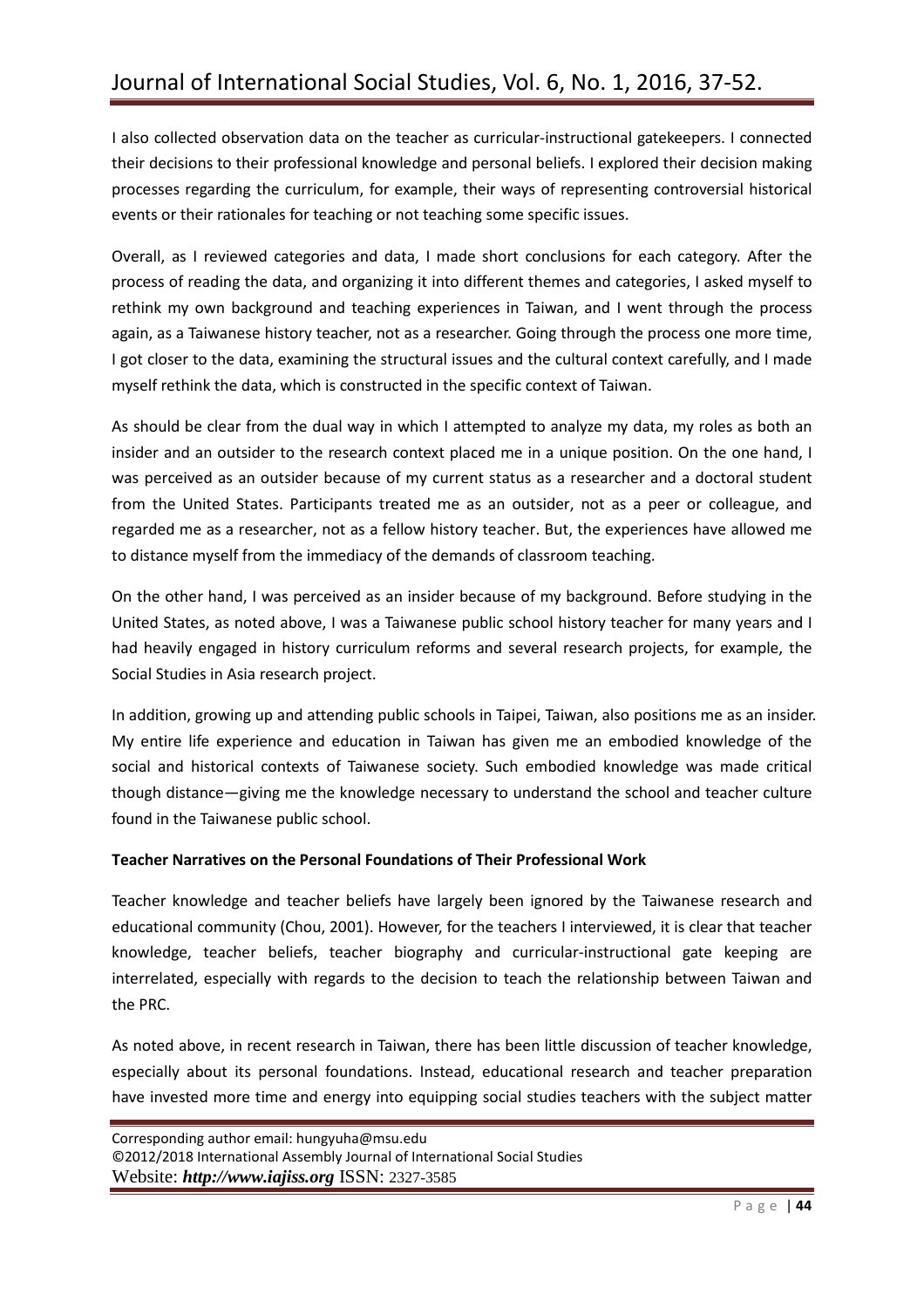knowledge needed to intelligently navigate the ideological pressures that are reflected in the oft-changing national history curriculum. For example, one participant, Mr. Chen (Interview2-2, 06182013,), said,

History teachers in Taiwan still rely on the subject matter knowledge learned from the teacher preparation and professional development programs. I have participated in the professional development program for high school history teachers for a couple years. Teachers across ages in PD significantly depend on their subject matter knowledge; they look for "historical facts" and "truths."

To navigate the national history curriculum, teachers reach out for more subject matter knowledge, and teacher preparation programs and professional development programs have attempted to supply them with this content knowledge. That means that teachers depend on knowledge officially approved by an external authority. This means that their work is subject to the changing ideologies of the curriculum writers, on the one hand, and to professional historians, on the other.

From the participants I interviewed, it therefore appeared that their primary focus was on their professional subject matter knowledge rather than on their personal beliefs. In other words, participants usually reflected on their professional knowledge for teaching social studies, but they did not rethink how their personal beliefs influenced their curricular decisions.

However, the interview data revealed that teachers nevertheless interpret the content of the curriculum based on their personal beliefs. Interview data also reflected that teacher knowledge is highly dynamic, as new life experiences and new contexts may produce different insights and new decisions during their teaching. In addition, observation notes supported the claim that teacher personal practical knowledge helps to shape teachers' decision making. In what follows, I shall explore several examples of how personal beliefs and experiences influence the professional work of Taiwanese social studies teachers.

#### *Family Stories as a Spur to Multiple Perspectives*

Even though participants were not aware of their personal beliefs influencing their curriculum gate keeping, they did make interpretations of the content of the curriculum that were based on their personal beliefs. For example, Mr. Wu shared,

My dad is Chinese, my mom is Taiwanese, but my dad came to Taiwan before 1949. During "228," one would have expected him to be persecuted, but his Taiwanese friends prevented him from being arrested and killed. My family is part of this history. So, because this event is so close to us, I always ask students to re-tell these past historical episodes and events. I will share articles about this case, but with different perspectives, not from the political perspective but from a "humanities" perspective. That means I usually ask my students to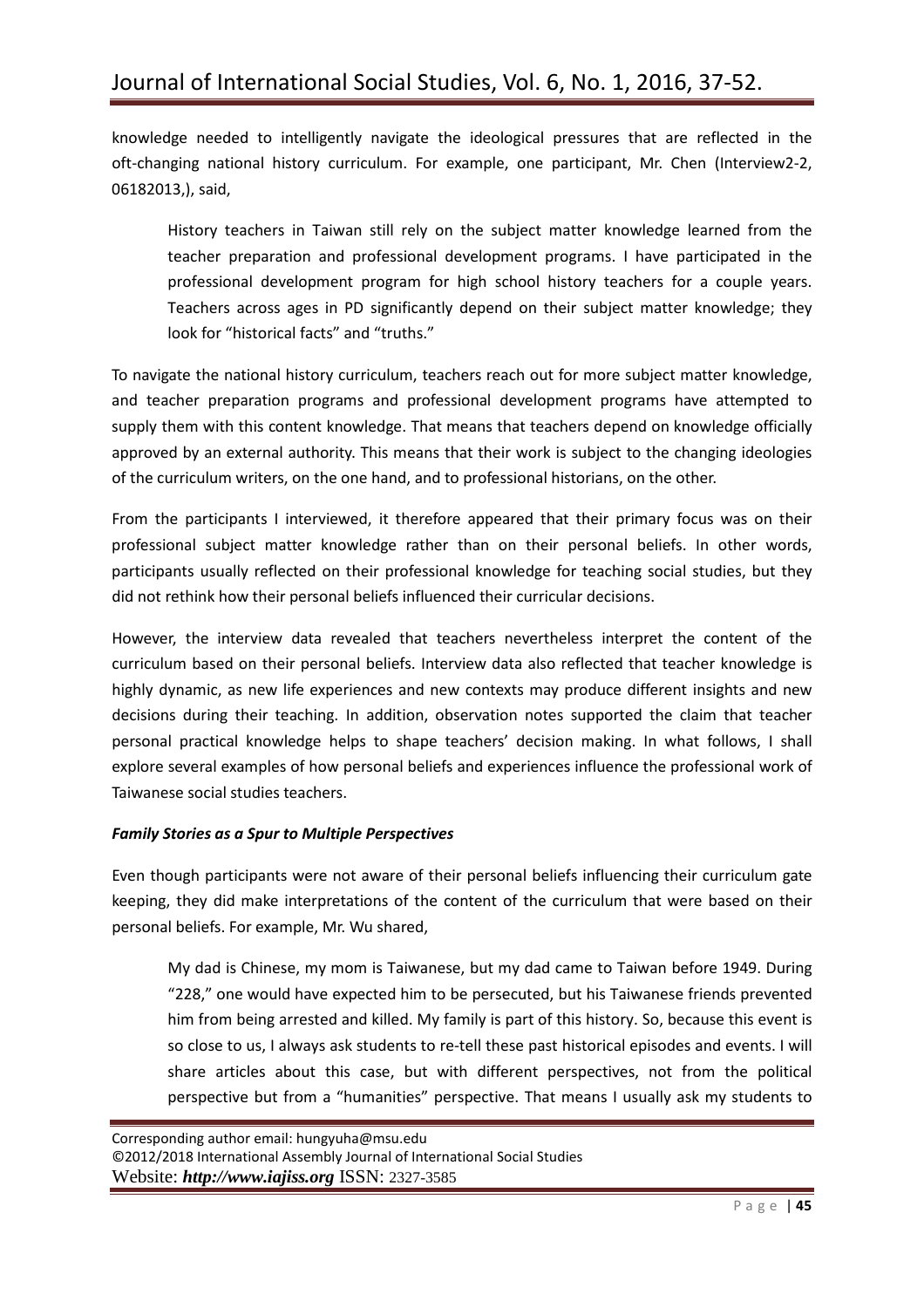think about themselves from a human perspective, not from a person who has already been labeled as "Taiwanese" or "Chinese." (Interview1-2, 06102013)

Based on the story from Mr. Wu about his pedagogical engagement with the historical event, *228*—the February 28 Massacre, also known as the *228 Incident*, was an anti-government uprising in Taiwan. The massacre marked the beginning of the Kuomintang's White Terror period and is a critical impetus for the Taiwanese independence movement. In his class, he opened students up to different perspectives on this historical event, brought in materials that supplemented the official documents, and stimulated students' thinking by giving more space for student questions and free thinking. Through observation notes, I could see how Mr. Wu intentionally created the space for students to understand the conflict but not to emphasize the conflict between the Taiwanese and Chinese when he was talking about *228* in this class. Ultimately, it would appear, he made his curricular decision based on his personal story. Indeed, his own personal story truly influenced his interpretation of both the content and his teaching.

Based on the lesson Mr. Wu taught, he teaches historical events differently from the national curriculum standards, and the way he teaches is based on his personal beliefs. Mr. Wu's interpretation exemplified how a teacher's personal life can impact how he or she encounters a history curriculum. Indeed, teachers' personal beliefs guided their curricular instruction as a kind of curricular gate keeping in class, especially in teaching controversial public issues.

## *The Teacher as a Curricular-Instructional Gatekeeper in Taiwan*

From the interviews, it is clear that participants do make their own curricular decisions based on their professional knowledge and personal beliefs. Participants practice curricular-instructional gate keeping as they teach in their class, and as they make their own curricular decisions related to controversial issues. In other words, participants have been curricular gatekeepers who make decisions about teaching controversial issues in Taiwan.

#### *The Teacher as a Curricular Gatekeeper Considers Students' Development*

A curricular gatekeeper not only makes decisions that shape the content of the curriculum and the nature of the classroom's pedagogy, but also has to have an understanding of students' development. Understanding students' development, especially their moral and intellectual development, is a key point in being a curricular gatekeeper. Teachers best impact such development by offering students viable alternatives and allowing them to choose among them. As Mrs. Chang shared,

Being a teacher is subjective; teaching includes not only teaching knowledge (傳道), but developing values (授業) and solving problems (解惑). I think developing values is the most difficult one. As a teacher, I have my own values, but it is not expected that my students would either accept or be influenced by my own values. I usually give them multiple values and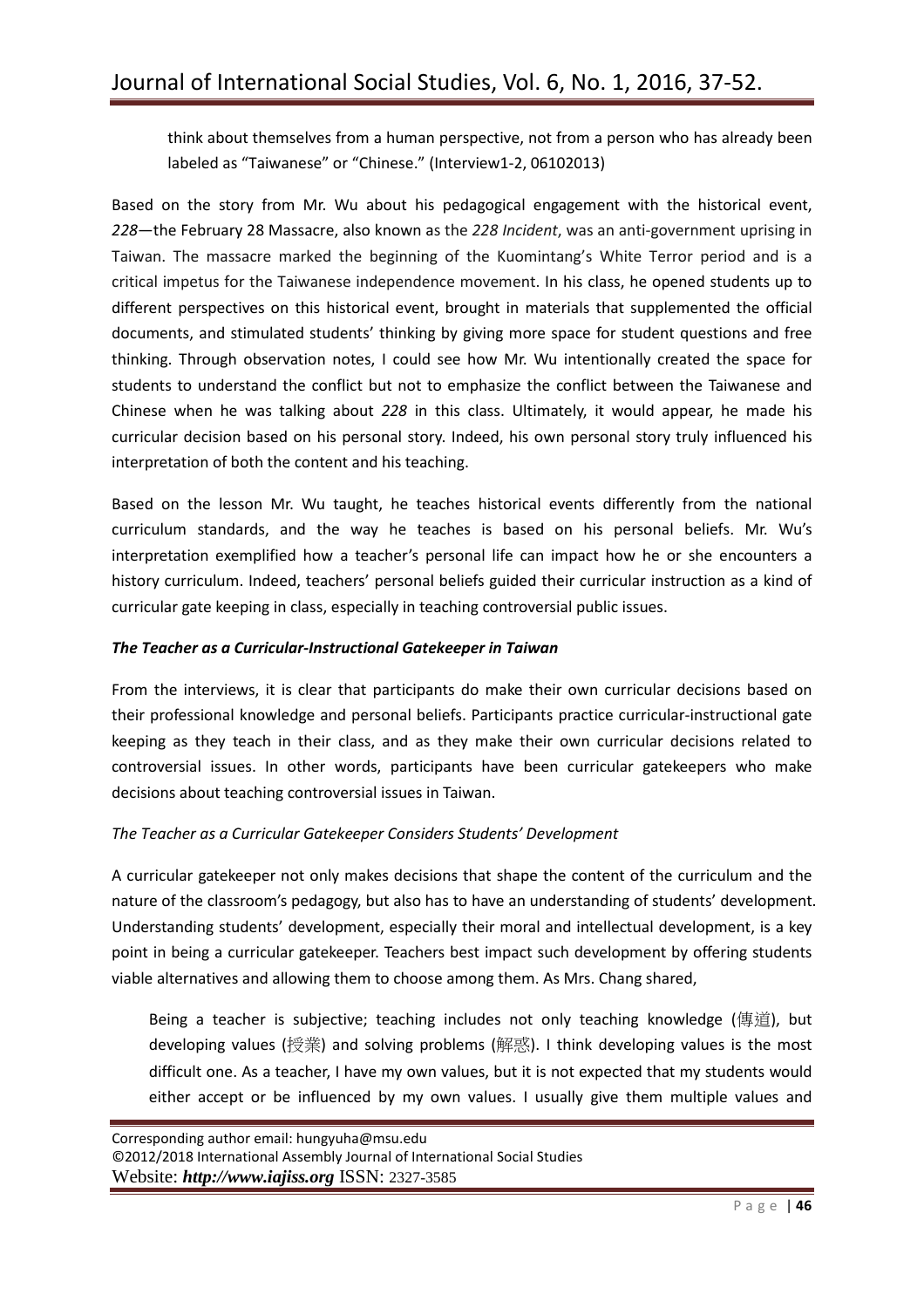multiple answers, rather than giving them specific answers and the "truth." (Interview3-1, 06172013)

As seen in Mrs. Chang's statement, a Taiwanese teacher can conceive of influencing students' moral values and development. A curricular gatekeeper needs to have awareness of the ways in which students can be influenced by teachers, both inside and outside of class.

*The Teacher as a Curricular Gatekeeper Has Awareness of Contextual Factors Influencing Decision Making*

Teachers as curricular gatekeepers make decisions that are heavily influenced by contextual factors (Thornton, 2005). Mr. Wu shared,

Frequent history curriculum reforms impacted our teaching a lot, for example, the reforms in 1999 and 2006, which came along with the changes in the political parties. The goals and the content of curriculum were different, not only with more new content which teachers did not know, but also with some different ideology influences. For example, there is no mention of national identity in the new curriculum and there is a lesser proportion of Chinese History. I did make some differences based on these changes, but, overall, I see the changes as positive to my teaching, I have more space to adjust my own teaching and to learn different knowledge. (Interview1-3, 06172013)

From Mr. Wu's perspective, he agreed that teacher's gate keeping is influenced by contextual factors, for example, curriculum reforms, political changes and the interaction with the PRC. Yet, compared to other participants, Mr. Wu looked positively upon the factors and changes; indeed, he took the changes as opportunities to develop his teaching and knowledge—especially his subject matter knowledge and pedagogical knowledge. In addition, Mr. Wu also shared that he will try to teach an independent study "Taiwanese History After the 1980s," which is a specific time period that includes many controversial historical events in Taiwan; he likes to use this opportunity to challenge himself for teaching the controversial issues. On the other hand, Mrs. Feng is an example of someone who is aware of the contextual factors but also made curricular decisions—she does not see the value of the curriculum guideline reforms; she instead chose to use traditional textbooks with her students. Through observation notes, I saw her comparing the new and old versions of the history curriculum textbooks and add content to the newer textbooks from the older one. Mr. Wu and Mrs. Feng were both aware of contextual factors and consider their influences, but they made different curricular decisions.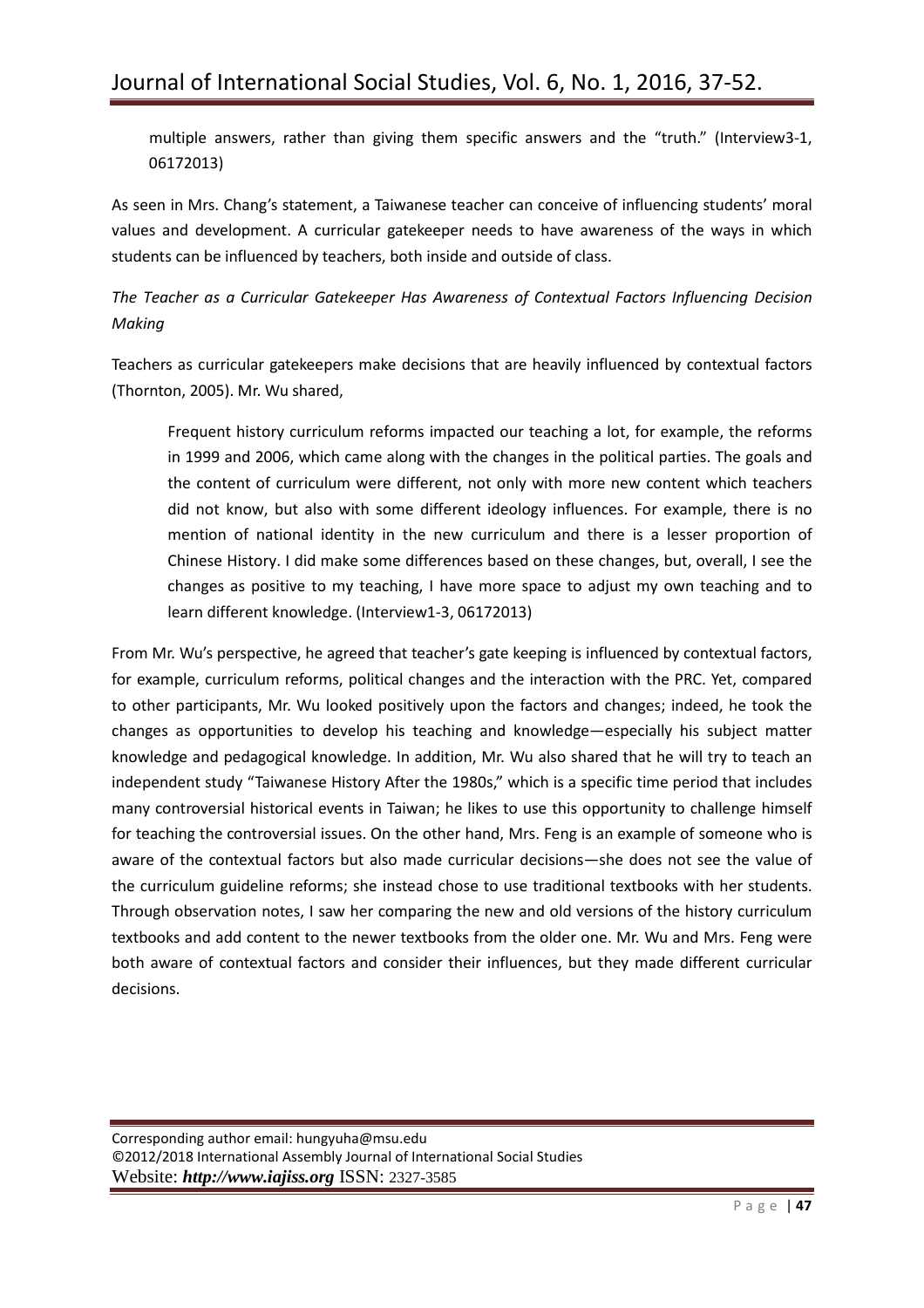## **Discussion**

## *Summary of the Findings*

This study shows that even though there is no clear definition of teachers as curricular-instructional gatekeepers in Taiwan, teachers still make curricular decisions that are based on their subject matter knowledge, pedagogical knowledge, personal beliefs, family background and local contexts. The following are three different areas for discussion.

First, as Shulman (1987) pointed out, teachers must learn to use their knowledge base to provide the grounds for their choices and actions. In my study, teachers used their professional knowledge for teaching controversial issues, but their personal beliefs were also an important factor. In Taiwan, as everywhere else, teaching controversial issues is related to the structure and norms of the nation-state (King, 2012); in general, there are national curriculum standards and a national curriculum committee that makes the history curriculum. Teachers have little to no input at the national curricular decision making level. In addition, teachers often feel that they lack the required content knowledge and preparation for teaching controversial issues, especially those who graduated from traditional teacher preparation programs (Chen, 2008; Hung, 2007).

Therefore, when teachers face teaching controversial issues, teachers come to feel that it is necessary to develop professional knowledge that will guide them in this work. Through this study, we can see the manner in which teachers are anxious about the new content of the history curriculum, because they did not have such preparation from their teacher education programs. These teachers often reach out for additional professional knowledge, including subject matter knowledge and pedagogical knowledge, when facing the challenges raised by history curriculum reforms.

However, when teachers make curricular decisions in the classroom—when they exercise their gate keeping functions—they also make curricular decisions based on their personal beliefs, experiences and personal backgrounds. As Ross, Cornett, and McCutcheon (1992) pointed out, teachers are guided by personal and practical theories that structure their decision making. Along the same line, Clandinin and Connelly (1996) believe that teachers' personal knowledge and story-sharing make a difference in the lives of a teacher. Teachers' personal stories and experiences change the way teachers interpret the content of controversial issues and also how teachers represent these issues to students. However, the degree to which teachers are aware of such influences is, perhaps, questionable.

Second, the teacher as a curricular-instructional gatekeeper makes decisions for teaching controversial issues at the classroom level, not at the national level. There is always a gap between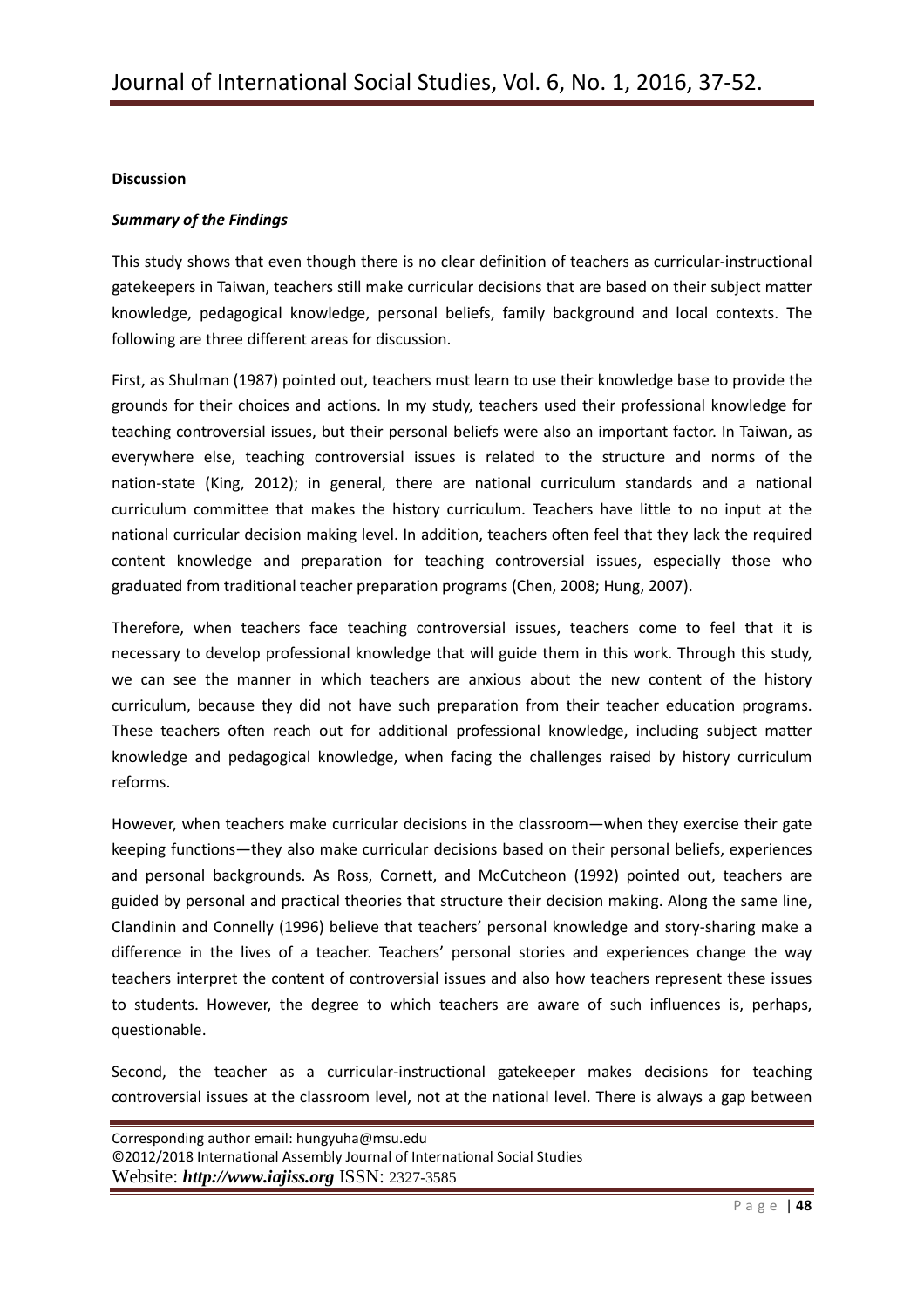these levels. As Cornett (1987) argued, teachers too often believe curriculum development is a formal task imposed from the outside, not in conjunction with the teachers themselves. Along the same lines, in Taiwan, national curriculum decision making is a powerful dynamic and an ideological process that disempowers teachers (Chen, 2008); too many teachers believe they are only given a passive role for curriculum decision making. However, as we listen to the participants, it is clear that teachers do have an important sort of ownership over their classroom teaching.

When they represent historical events and controversial issues based on their own personal beliefs and professional knowledge, they significantly shape the curriculum at the classroom level. As Chen (2008) asserted, teachers play important roles, as curricular-instructional gatekeepers in the classroom, although they are often excluded at the national level. However, since teachers teach in the classroom, they can decide what needs to be included, what needs to be excluded, what skills need to be taught, how to interpret the historical accounts, and so forth. Teachers have more power in the implementation of a controversial issue at the classroom level than they often think.

Lastly, teachers can make differences when they make decisions based on their personal beliefs in ways that might influence students' development. As curricular-instructional gatekeepers, teachers impact the intellectual and moral development of students (Thornton, 2005). For example, Mr. Wu talked about the historical event *228* from a global perspective, and he teaches national identity in a manner that transcends national boundaries. Teachers influence not only students' ideas of national identity and self-identity, but also their opportunities for understanding the relationship between Taiwan and the PRC.

In addition, teachers make more differences than they expect and than they were expected to by the public in Taiwan. When teachers seriously consider the meanings and purposes of the curriculum, they also commit themselves to the responsibilities of making decisions at the same time. Indeed, teachers make differences as curriculum agents (Parker, 1987; Thornton, 1991). In Taiwan, in the past, most teachers have thought of themselves, and outsiders have thought about them, as curriculum deliverers, without the ability to make their own decisions. In a sense, they were not required and expected to shape the national curriculum and curriculum standards. However, from this study's findings, it is clear that teachers often recognize their own agency and, even when they do not, they still make decisions at the classroom level, and these curricular decisions, based on their personal beliefs, are a form of curricular agency. As Thornton (2005) argued, teachers as curricular gatekeepers have a more significant effect on the curriculum enacted in the classroom than is often believed.

# **Limitations of the Study**

A concern for any interview study is the way in which factors in the environment that might influence teachers' willingness to honestly and openly discuss their experiences. In addition, it could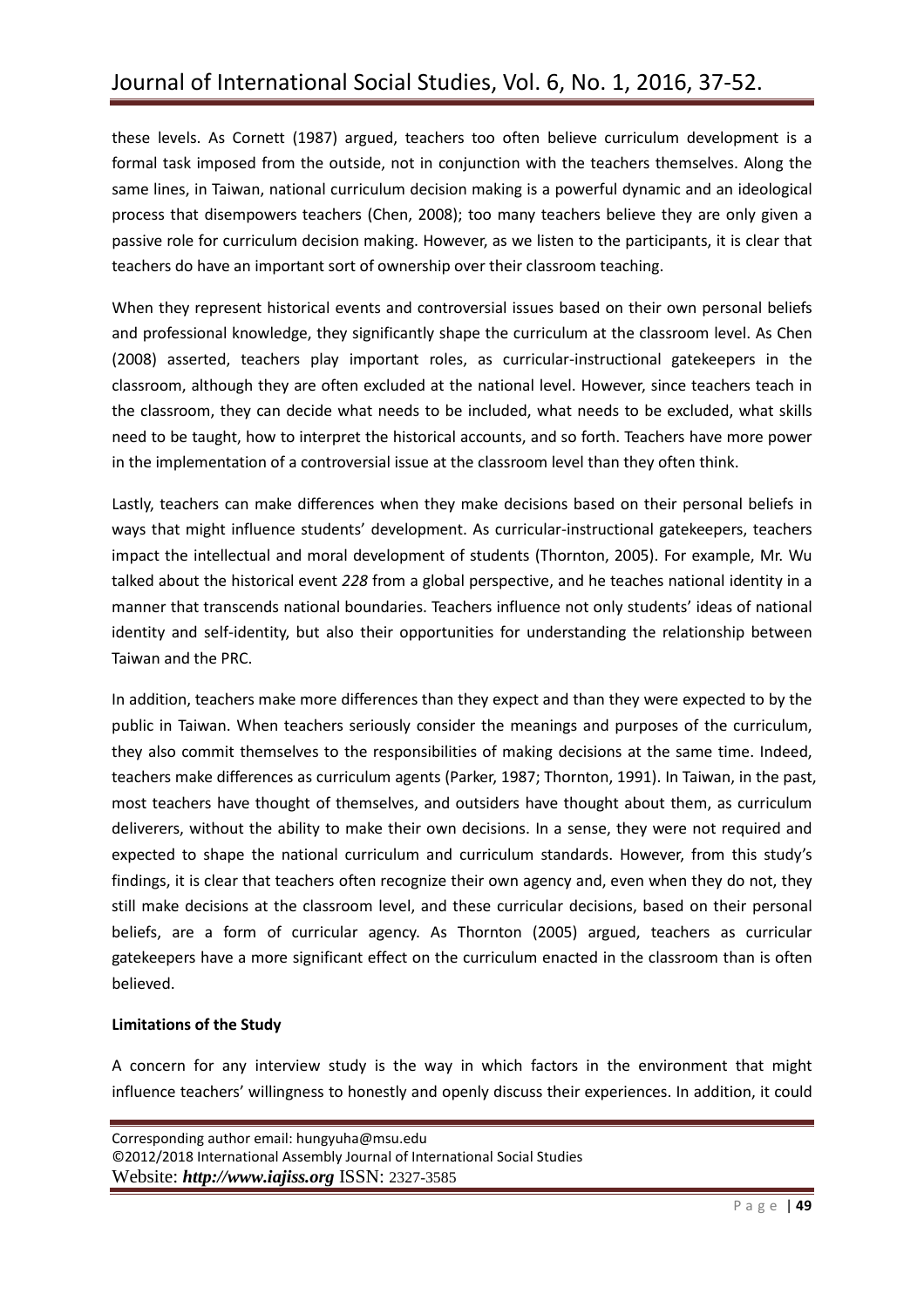be claimed that two and half months is a relatively short timeframe for a qualitative research. However, the evidences obtained from the observations and narrative interviews were used to corroborate and confirm the findings. In addition, my own insider knowledge of Taiwanese society and teaching cultures can be viewed as an important bulwark against faulty interpretation.

#### **Implications for Policy and Practice**

There has been a gap between classroom teaching and national curriculum-making. The results of this study suggest that national policymakers should take greater consideration of teachers, especially these teachers who have been empowered at the classroom level for teaching controversial issues.

On the other hand, teachers often feel anxious about new changes and teaching controversial public issues because of a lack of preparation from teacher education programs. Therefore, the result of this study suggests teacher educators should open the various courses and diverse field-placements for pre-service teachers in order to prepare their content knowledge and practical experiences for new content and issues. In addition, the results of this research also indicates that teachers are accustomed to reaching out for professional knowledge, including subject matter knowledge and pedagogical knowledge, for teaching controversial issues, without rethinking how their personal beliefs impact the curriculum that they teach. Therefore, teacher preparation and professional development programs should provide more chances for teachers, both preservice teachers and inservice, to reflect upon their personal beliefs and experience.

I began this paper by stating that it will always be a challenging (but imperative) task for Taiwanese history educators to construct a history curriculum with a pluralist and broad view of the past, present and future, and to make educational substance outweigh the ideological and political dimensions of school history. I believe that the results and recommendations of this study might be a helpful step in moving in that direction.

# **References**

Byford, J., Lennon, S., & Russell, W. B. (2009). Teaching controversial issues in the social studies: A research study of high school teachers. *The Clearing House: A Journal of Educational Strategies, Issues and Ideas, 82*(4), 165–170.

Brookfield, S. (1995). *Becoming a critically reflective teacher*. San Francisco, CA: Jossey-Bass.

Chen, N. P. (2004). The discussion of teachers' curricular decisions at the classroom level. *The Journal of National Education*, *52*(2), 1–17.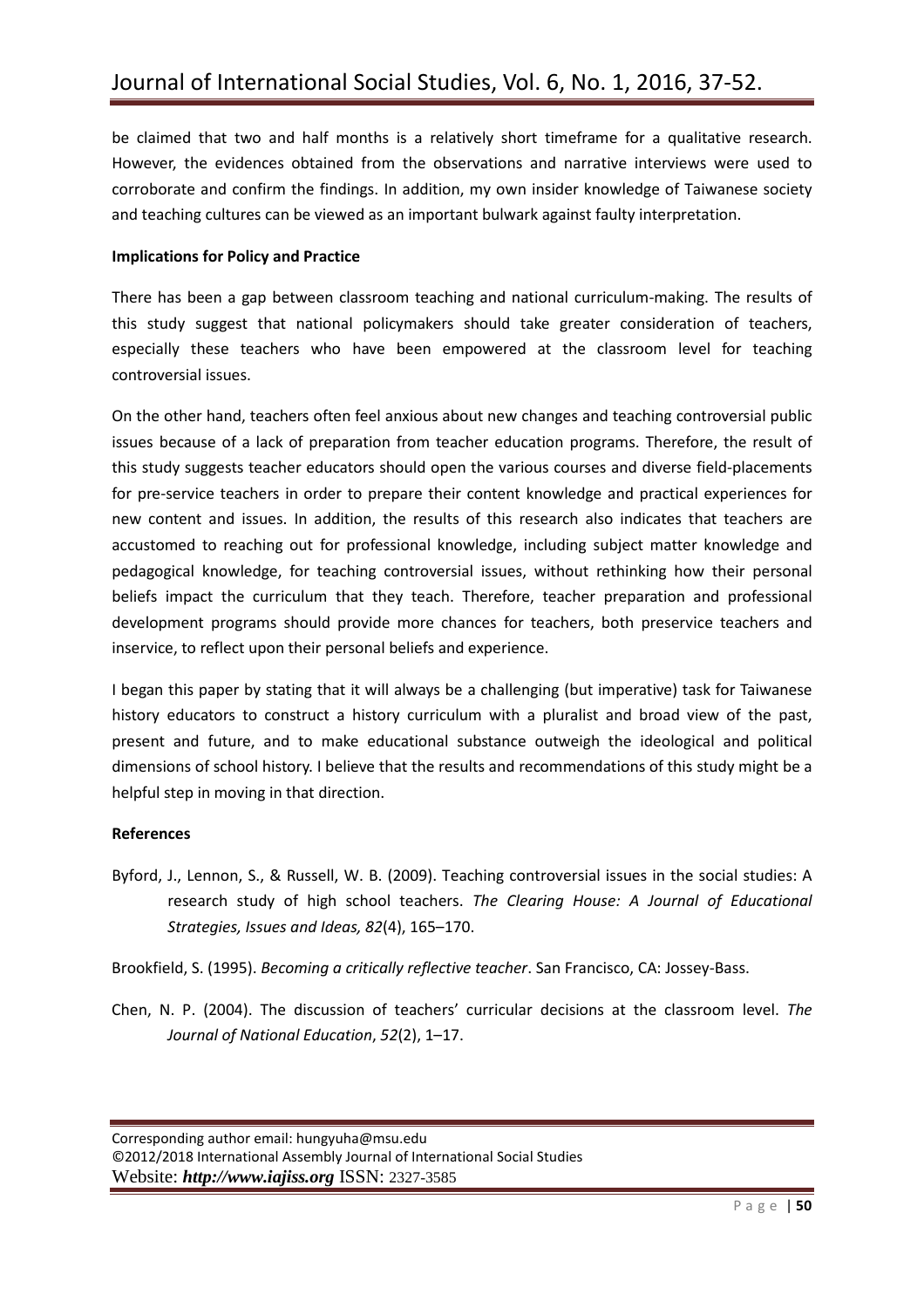- Chen, H. L. (2008). A critical reflection on the reform of the high school history curriculum in Taiwan. In D. Grossman & J. Lo (Eds.), *Social education in Asia: Critical issues and multiple perspectives* (pp. 87-110). Hong Kong: The Hong Kong Institution of Education.
- Chou, S. C. (2001). The myth of curricular decision. *The Journal of Education*, *7*(47), 91–106.
- Clandinin, D. J., & Connelly, F. M. (1987). Teacher's personal knowledge: What accounts as personal in the study of personal. *Journal of Curriculum Studies*, *19,* 487–500.
- Clandinin, D. J., & Connelly, F. M. (1996). Teachers' professional knowledge landscapes: Teacher stories of teachers. School stories, stories of schools. *Educational Researcher, 25*(3), 24–30.
- Cornett, J. W. (1987). *Teacher personal practical theories and their influence upon teacher curricular and instructional actions: A case study of secondary social studies teacher* (Unpublished doctoral dissertation). Ohio State University, Columbus, Ohio.
- Cochran-Smith, M., & Lytle, S. L. (1990). Research on teaching and teacher research: The issues that divide. *Education Research*, *19*(2), 2–11.
- Grossman, D. L., & Lo, J. (2008). Introduction. In D. Grossman & J. Lo (Eds.), *Social education in Asia: Critical issues and multiple perspectives* (pp. 1-12) Hong Kong: The Hong Kong Institution of Education.
- Hess, D. E. (2009). *Controversy in the classroom: The democratic power of discussion*. London and New York: Routledge.
- Hsu, F. J., & Chen, M. S. (2004, 04). *The analysis of racial issues in Taiwan*. Paper presented in the Develop04ment of Taiwanese Population, Family, and National Healthy Policy Conference, Taipei, Taiwan.
- Hung, Y. H. (2007). *Explore the teachers' subjectivity in history curriculum guidelines reforms in Taiwan* (Unpublished master's dissertation). National Taiwan Normal University, Taipei, Taiwan.
- King. J. T. (2012). Teaching and learning about controversial issues: Lessons from northern Ireland. *Theory & Research in Social Education, 37*(2), 215–246.
- Kuo, J. L. (1999). Political Logic of Three Links Policy Change. *Soochow Journal* of Political Science, *10* 65–95.
- Ministry of Education. (1996). *New curriculum standards for the junior high school education*. Taipei: Author.

Corresponding author email: [hungyuha@msu.edu](mailto:hungyuha@msu.edu) ©2012/2018 International Assembly Journal of International Social Studies Website: *http://www.iajiss.org* ISSN: 2327-3585